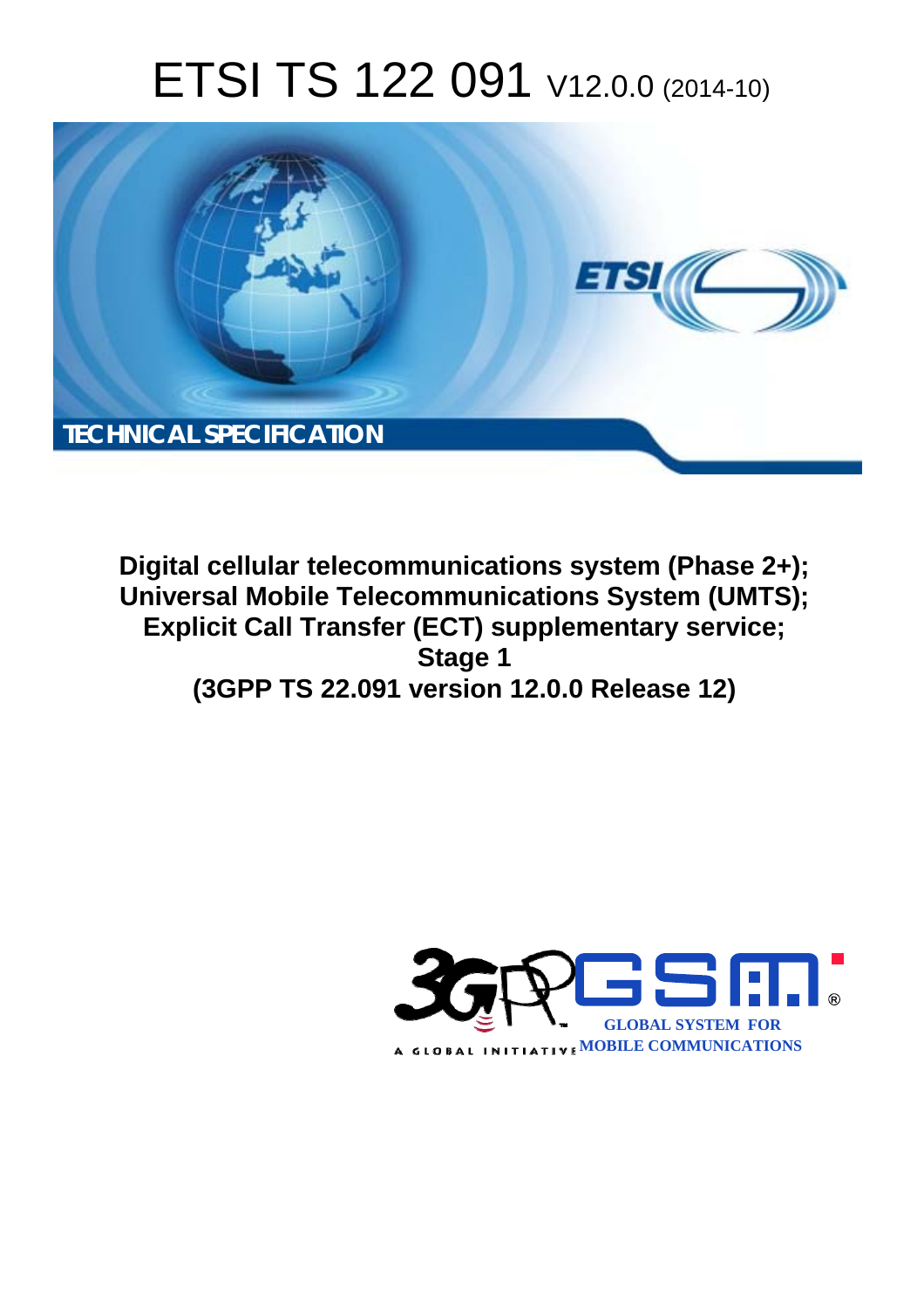Reference RTS/TSGS-0122091vc00

> Keywords GSM, UMTS

#### *ETSI*

#### 650 Route des Lucioles F-06921 Sophia Antipolis Cedex - FRANCE

Tel.: +33 4 92 94 42 00 Fax: +33 4 93 65 47 16

Siret N° 348 623 562 00017 - NAF 742 C Association à but non lucratif enregistrée à la Sous-Préfecture de Grasse (06) N° 7803/88

#### *Important notice*

The present document can be downloaded from: [http://www.etsi.org](http://www.etsi.org/)

The present document may be made available in electronic versions and/or in print. The content of any electronic and/or print versions of the present document shall not be modified without the prior written authorization of ETSI. In case of any existing or perceived difference in contents between such versions and/or in print, the only prevailing document is the print of the Portable Document Format (PDF) version kept on a specific network drive within ETSI Secretariat.

Users of the present document should be aware that the document may be subject to revision or change of status. Information on the current status of this and other ETSI documents is available at <http://portal.etsi.org/tb/status/status.asp>

If you find errors in the present document, please send your comment to one of the following services: [http://portal.etsi.org/chaircor/ETSI\\_support.asp](http://portal.etsi.org/chaircor/ETSI_support.asp)

#### *Copyright Notification*

No part may be reproduced or utilized in any form or by any means, electronic or mechanical, including photocopying and microfilm except as authorized by written permission of ETSI.

The content of the PDF version shall not be modified without the written authorization of ETSI. The copyright and the foregoing restriction extend to reproduction in all media.

> © European Telecommunications Standards Institute 2014. All rights reserved.

**DECT**TM, **PLUGTESTS**TM, **UMTS**TM and the ETSI logo are Trade Marks of ETSI registered for the benefit of its Members. **3GPP**TM and **LTE**™ are Trade Marks of ETSI registered for the benefit of its Members and of the 3GPP Organizational Partners.

**GSM**® and the GSM logo are Trade Marks registered and owned by the GSM Association.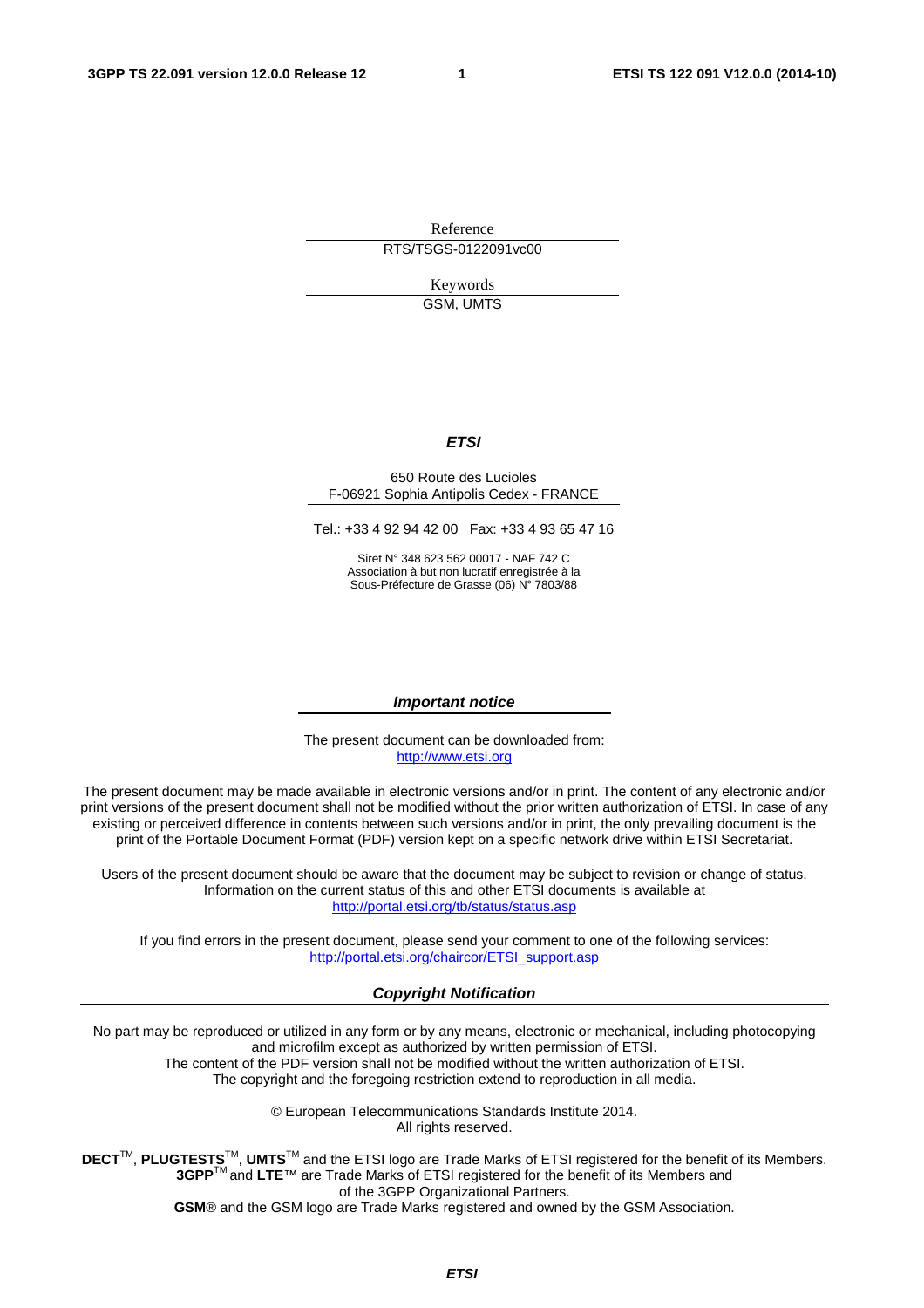# Intellectual Property Rights

IPRs essential or potentially essential to the present document may have been declared to ETSI. The information pertaining to these essential IPRs, if any, is publicly available for **ETSI members and non-members**, and can be found in ETSI SR 000 314: *"Intellectual Property Rights (IPRs); Essential, or potentially Essential, IPRs notified to ETSI in respect of ETSI standards"*, which is available from the ETSI Secretariat. Latest updates are available on the ETSI Web server [\(http://ipr.etsi.org](http://webapp.etsi.org/IPR/home.asp)).

Pursuant to the ETSI IPR Policy, no investigation, including IPR searches, has been carried out by ETSI. No guarantee can be given as to the existence of other IPRs not referenced in ETSI SR 000 314 (or the updates on the ETSI Web server) which are, or may be, or may become, essential to the present document.

### Foreword

This Technical Specification (TS) has been produced by ETSI 3rd Generation Partnership Project (3GPP).

The present document may refer to technical specifications or reports using their 3GPP identities, UMTS identities or GSM identities. These should be interpreted as being references to the corresponding ETSI deliverables.

The cross reference between GSM, UMTS, 3GPP and ETSI identities can be found under [http://webapp.etsi.org/key/queryform.asp.](http://webapp.etsi.org/key/queryform.asp)

# Modal verbs terminology

In the present document "**shall**", "**shall not**", "**should**", "**should not**", "**may**", "**may not**", "**need**", "**need not**", "**will**", "**will not**", "**can**" and "**cannot**" are to be interpreted as described in clause 3.2 of the [ETSI Drafting Rules](http://portal.etsi.org/Help/editHelp!/Howtostart/ETSIDraftingRules.aspx) (Verbal forms for the expression of provisions).

"**must**" and "**must not**" are **NOT** allowed in ETSI deliverables except when used in direct citation.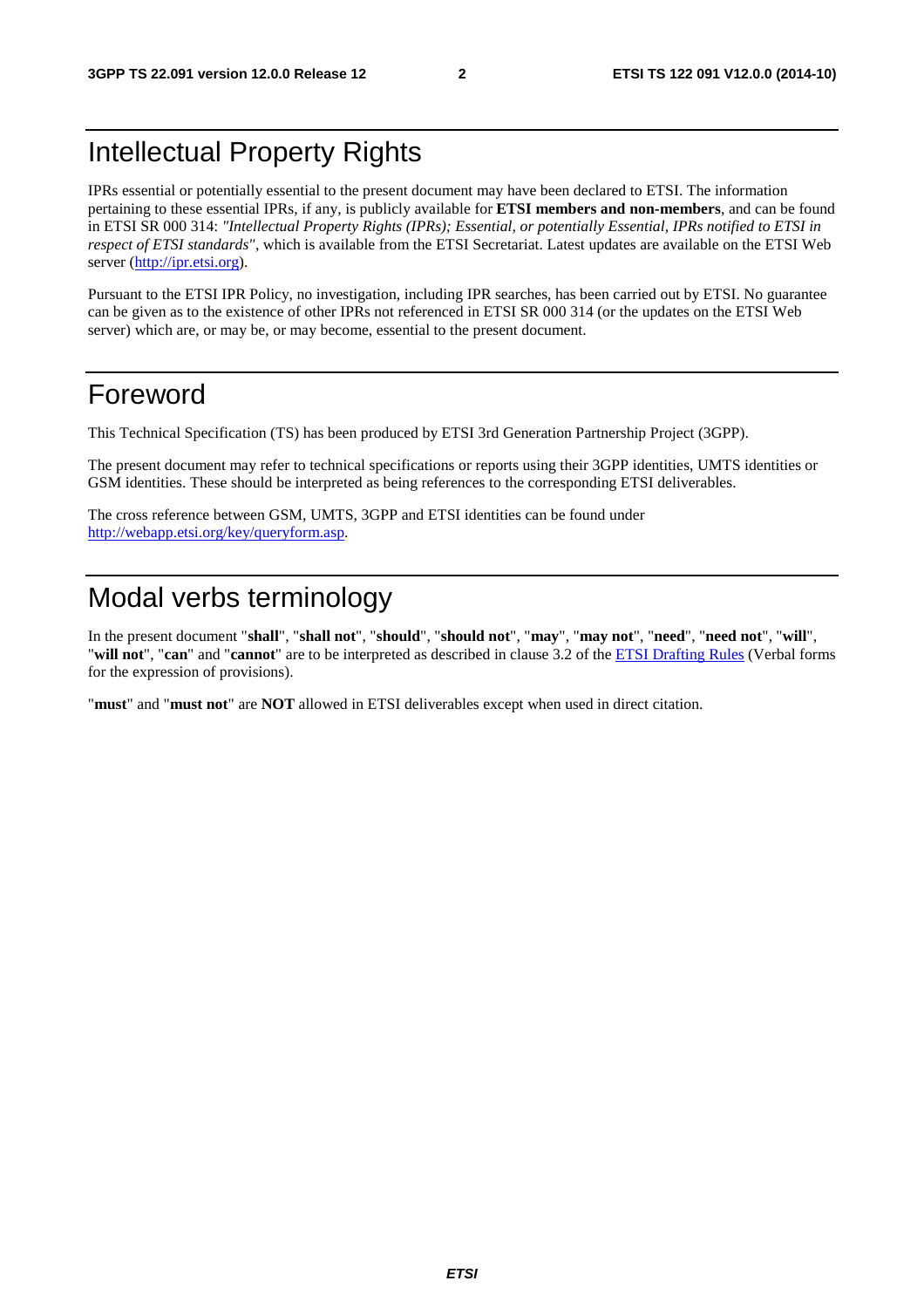$\mathbf{3}$ 

# Contents

| 1          |                                                                                                 |  |  |  |  |  |
|------------|-------------------------------------------------------------------------------------------------|--|--|--|--|--|
| 2          |                                                                                                 |  |  |  |  |  |
|            |                                                                                                 |  |  |  |  |  |
| 3<br>3.1   |                                                                                                 |  |  |  |  |  |
| 3.2        |                                                                                                 |  |  |  |  |  |
| 4          |                                                                                                 |  |  |  |  |  |
| 4.1        |                                                                                                 |  |  |  |  |  |
| 5          |                                                                                                 |  |  |  |  |  |
| 5.1        |                                                                                                 |  |  |  |  |  |
| 5.2        |                                                                                                 |  |  |  |  |  |
| 5.3        |                                                                                                 |  |  |  |  |  |
| 5.4<br>5.5 |                                                                                                 |  |  |  |  |  |
| 5.6        |                                                                                                 |  |  |  |  |  |
| 5.7        |                                                                                                 |  |  |  |  |  |
| 5.8        |                                                                                                 |  |  |  |  |  |
| 5.9        |                                                                                                 |  |  |  |  |  |
| 5.10       |                                                                                                 |  |  |  |  |  |
| 6          |                                                                                                 |  |  |  |  |  |
| 7          |                                                                                                 |  |  |  |  |  |
| 8          |                                                                                                 |  |  |  |  |  |
| 8.1        |                                                                                                 |  |  |  |  |  |
| 8.2        |                                                                                                 |  |  |  |  |  |
| 8.3        |                                                                                                 |  |  |  |  |  |
| 8.4        |                                                                                                 |  |  |  |  |  |
| 8.5        |                                                                                                 |  |  |  |  |  |
| 8.6        |                                                                                                 |  |  |  |  |  |
| 8.7        |                                                                                                 |  |  |  |  |  |
| 8.8<br>8.9 |                                                                                                 |  |  |  |  |  |
| 8.10       |                                                                                                 |  |  |  |  |  |
| 8.11       |                                                                                                 |  |  |  |  |  |
| 8.12       |                                                                                                 |  |  |  |  |  |
| 8.13       |                                                                                                 |  |  |  |  |  |
| 8.14       |                                                                                                 |  |  |  |  |  |
| 8.15       |                                                                                                 |  |  |  |  |  |
| 8.16       | Barring of all Outgoing International Calls except those direct to the Home PLMN Country (BOIC- |  |  |  |  |  |
| 8.17       |                                                                                                 |  |  |  |  |  |
| 8.18       | Barring of Incoming Calls when roaming outside the home PLMN country (BIC-Roam)12               |  |  |  |  |  |
| 8.19       |                                                                                                 |  |  |  |  |  |
|            |                                                                                                 |  |  |  |  |  |
| 9          |                                                                                                 |  |  |  |  |  |
|            | Deviations of PLMN ECT to the ISDN specifications of ECT13<br><b>Annex A (informative):</b>     |  |  |  |  |  |
| A.1        |                                                                                                 |  |  |  |  |  |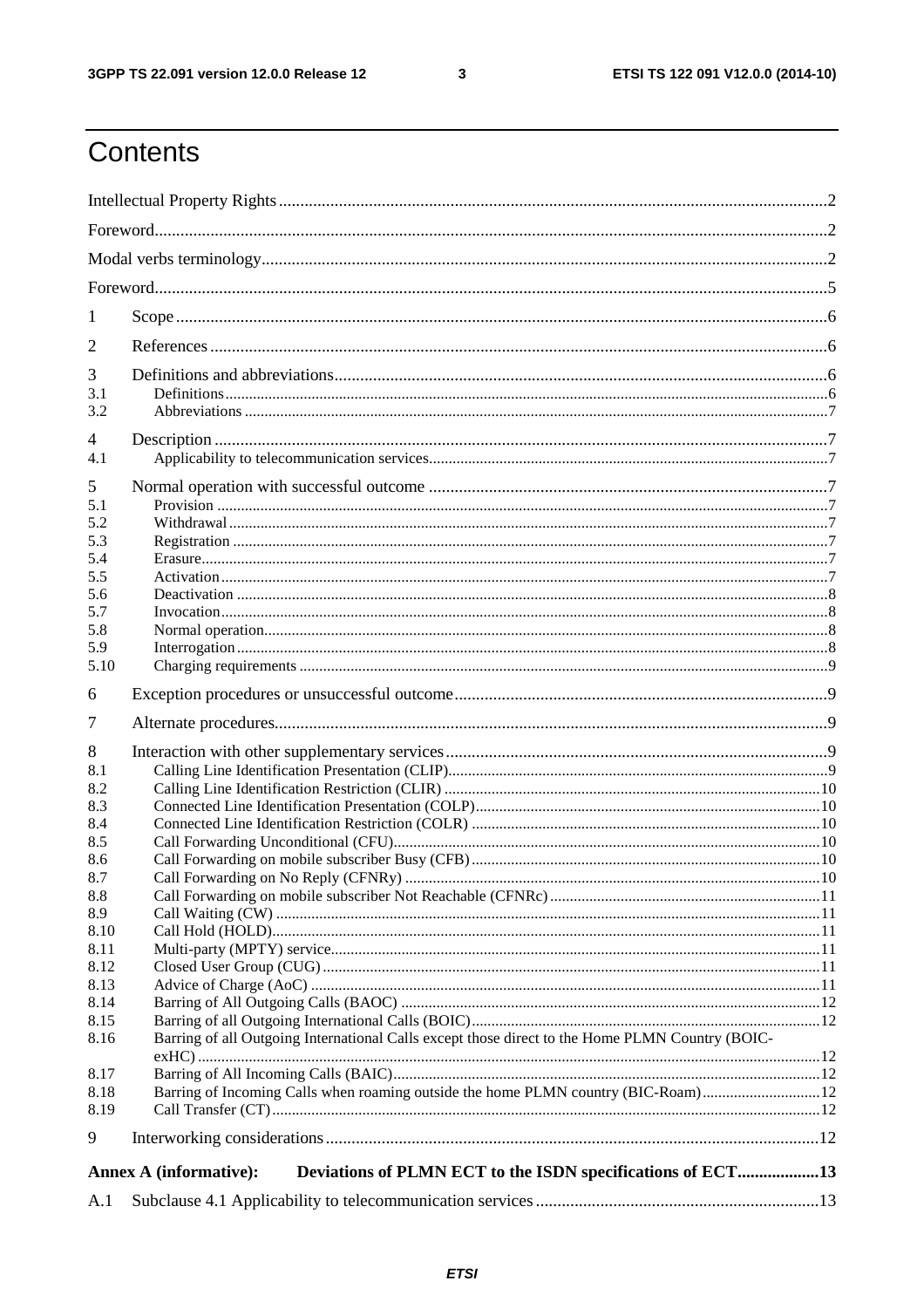$\overline{\mathbf{4}}$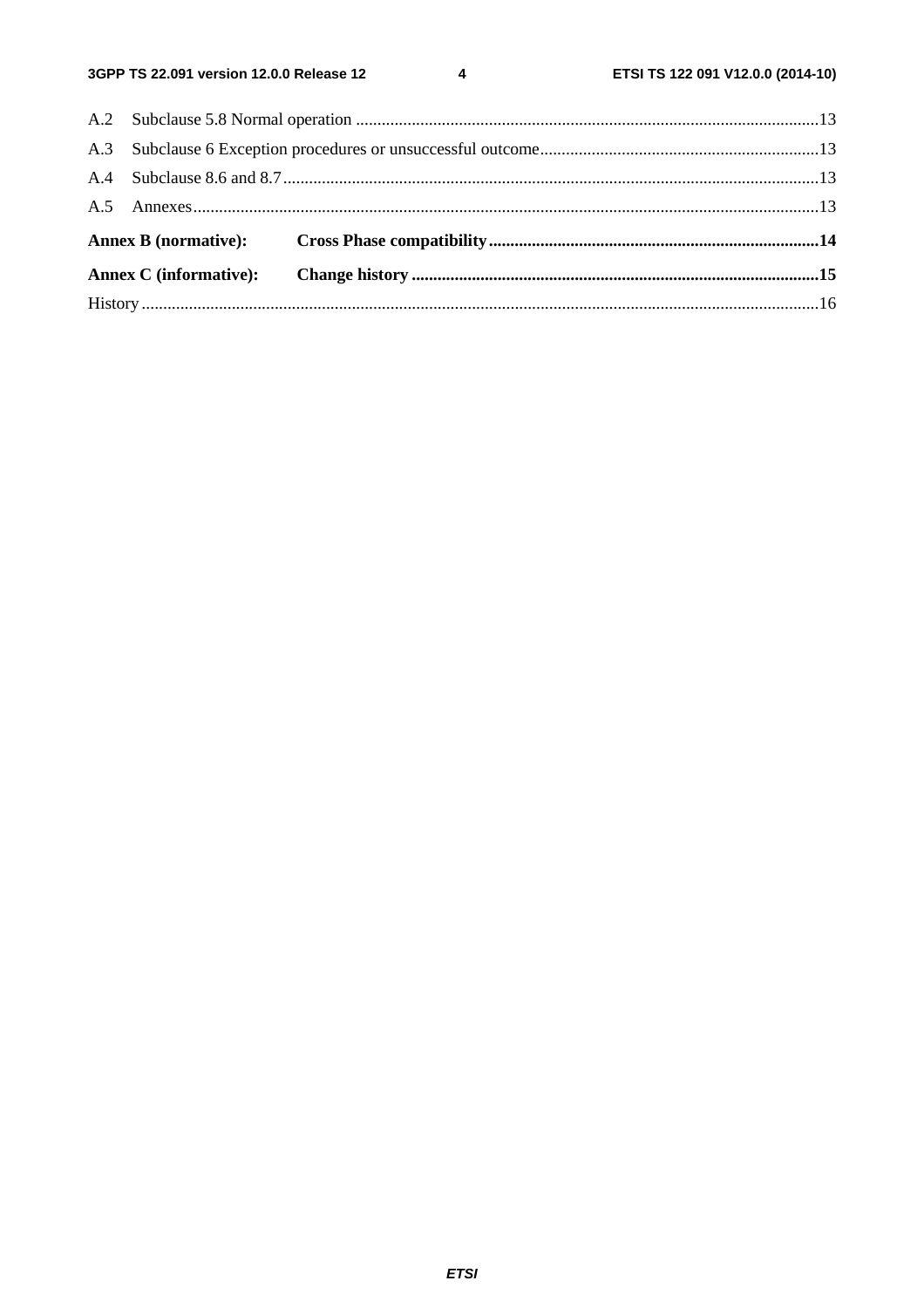# Foreword

This Technical Specification has been produced by the 3<sup>rd</sup> Generation Partnership Project (3GPP).

The contents of the present document are subject to continuing work within the TSG and may change following formal TSG approval. Should the TSG modify the contents of the present document, it will be re-released by the TSG with an identifying change of release date and an increase in version number as follows:

Version x.y.z

where:

- x the first digit:
	- 1 presented to TSG for information;
	- 2 presented to TSG for approval;
	- 3 or greater indicates TSG approved document under change control.
- y the second digit is incremented for all changes of substance, i.e. technical enhancements, corrections, updates, etc.
- z the third digit is incremented when editorial only changes have been incorporated in the document.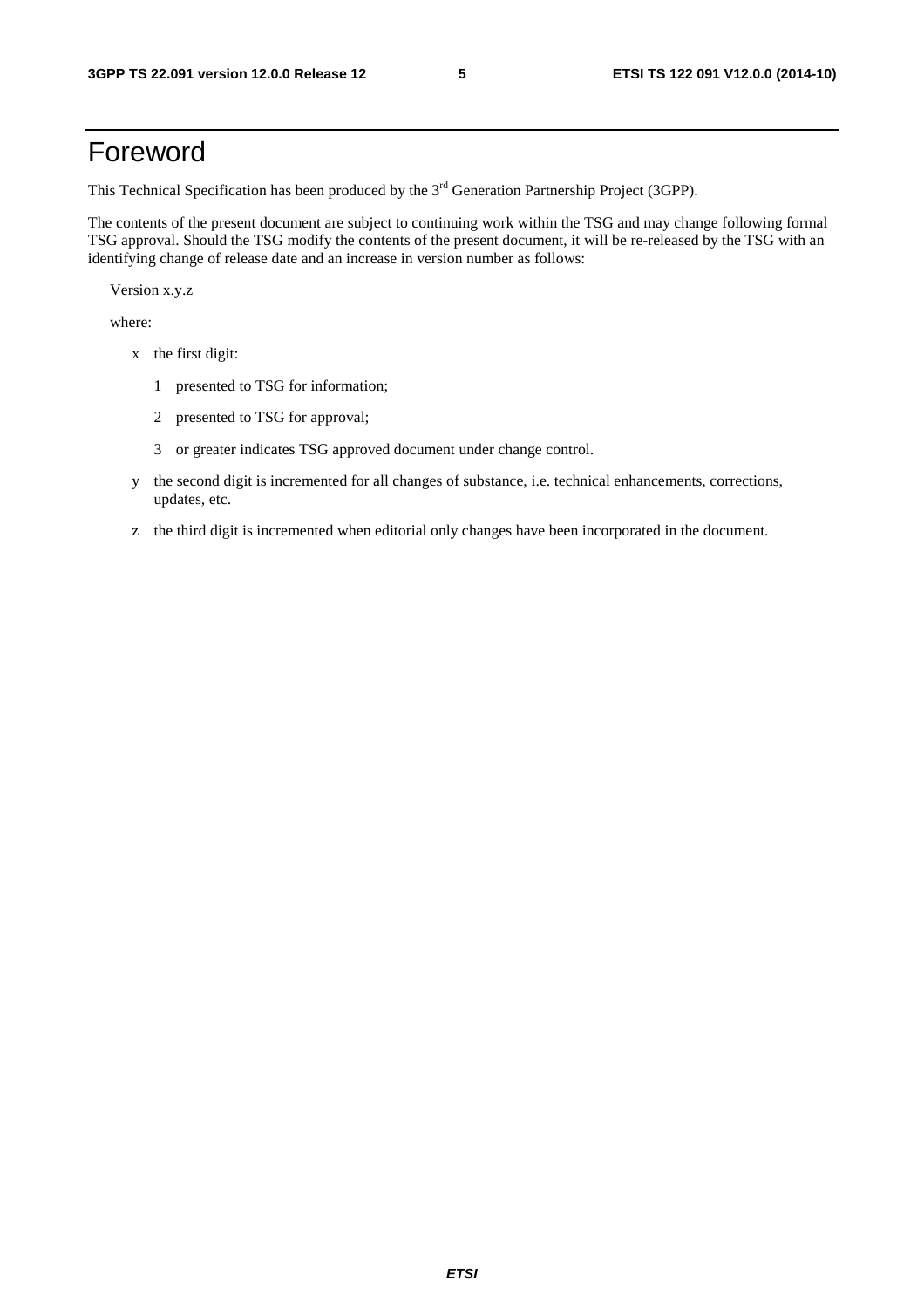#### 1 Scope

The present document specifies the stage 1 description of Explicit Call Transfer (ECT) from the service subscriber's and user's points of view, in particular:

- the procedures for normal operation with successful outcome;
- the action to be taken in exceptional circumstances;
- the interaction with other supplementary services.

The present document does not deal with the Man-Machine Interface (MMI) requirements, but makes reference to the appropriate Technical Specifications.

The charging principles applied to ECT are established in the present document in terms of the charging information required to be collected. Any subsequent charging implications are outside of the scope of the present document.

Any interactions with other networks not dealt with in Clause 9 are outside the scope of the present document.

# 2 References

The following documents contain provisions which, through reference in this text, constitute provisions of the present document.

- References are either specific (identified by date of publication, edition number, version number, etc.) or non-specific.
- For a specific reference, subsequent revisions do not apply.
- For a non-specific reference, the latest version applies. In the case of a reference to a 3GPP document (including a GSM document), a non-specific reference implicitly refers to the latest version of that document *in the same Release as the present document*.
- [1] 3GPP TS 21.905: "Vocabulary for 3GPP Specifications".
- [2] 3GPP TS 22.030: " Man-Machine Interface (MMI) of the Mobile Station (MS)".

# 3 Definitions and abbreviations

#### 3.1 Definitions

For the purposes of the present document, the following definitions apply.

**Alerting state:** the remote subscriber is being informed of the call (i.e. the connection has not yet been established for that call).

**Answered state:** the connection has been established on the call to the remote subscriber.

**Subscriber A:** is the served mobile subscriber, the one who has subscribed to, and invokes the Explicit Call Transfer supplementary service.

**Subscriber B:** is the other party in one of subscribers A's calls. By convention, in the present document it is considered that the connection has been established on this call.

**Subscriber C:** is the other party in another of subscribers A's calls.

Subscriber D: is the forwarded-to subscriber of call forwarded by subscriber C.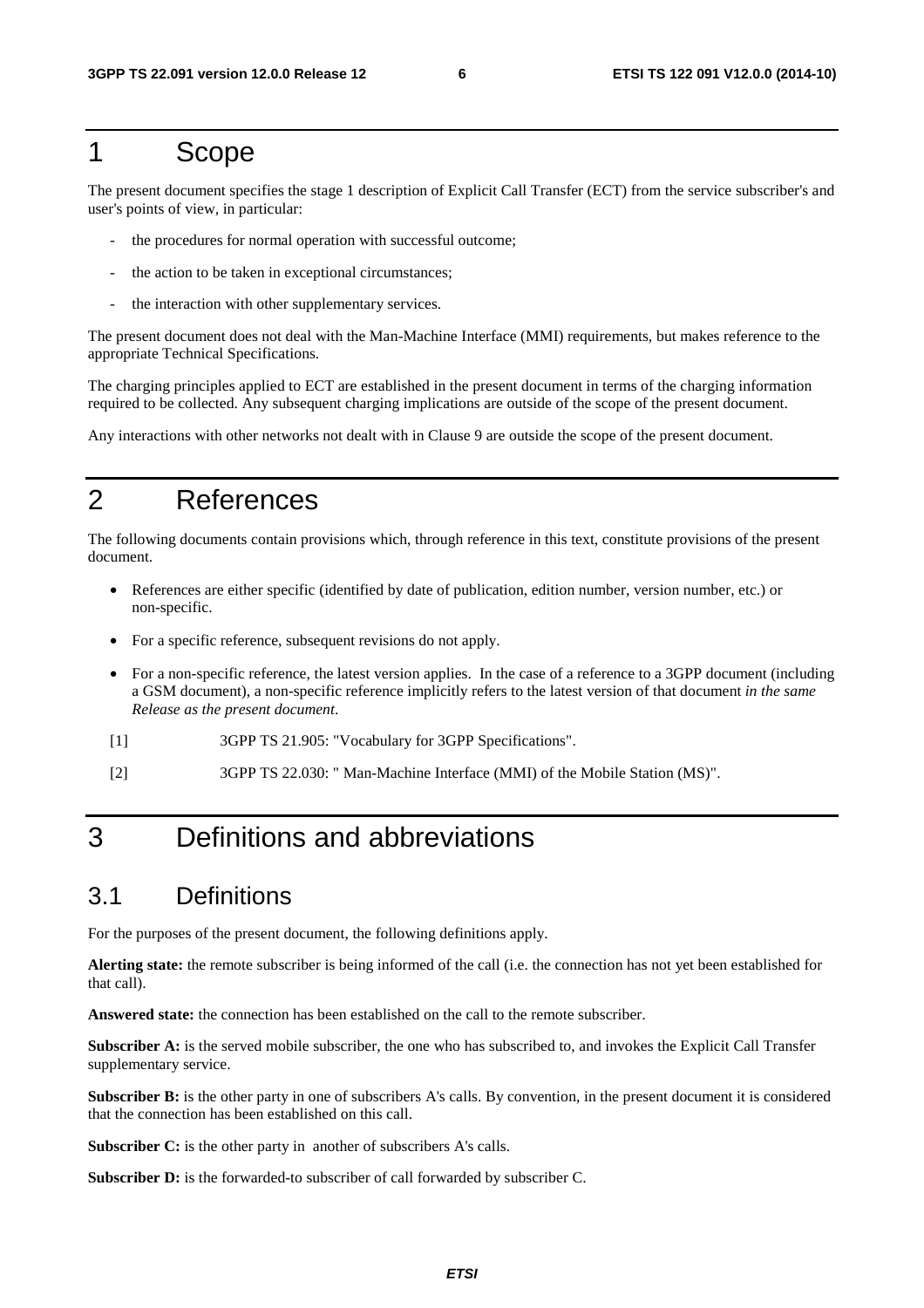NOTE: Each of subscriber B, C and D can be a mobile or a fixed subscriber, and each of them is referred to as "remote party".

**Successful invocation:** The ECT supplementary service is successfully invoked if the outcome of all checks (e.g. subscription, states of calls, resources) performed by the network on the received ECT request from the served subscriber are successful.

#### 3.2 Abbreviations

All abbreviations used within the present document are given in 3GPP TS 21.905 [1].

### 4 Description

The ECT supplementary service enables the served mobile subscriber (subscriber A) who has two calls , each of which can be an incoming or outgoing call, to connect the other parties in the two calls and release the served mobile subscribers own connection.

Prior to transfer, the connection shall have been established on the call between subscriber A and subscriber B. On the call between subscriber A and subscriber C, either the connection shall have been established prior to transfer, or, as a network option, transfer can occur while subscriber C is being informed of the call (i.e. the connection has not yet been established.)

#### 4.1 Applicability to telecommunication services

This service is applicable to telephony (TS:11) only.

# 5 Normal operation with successful outcome

#### 5.1 Provision

The supplementary service shall be provided after pre-arrangement with the service provider.

The provision of the Call Hold (HOLD) supplementary service is also required.

#### 5.2 Withdrawal

The supplementary service shall be withdrawn at the subscriber request or for service provider reasons.

#### 5.3 Registration

Not applicable.

#### 5.4 Erasure

Not applicable.

#### 5.5 Activation

The supplementary service shall be activated by the service provider as a result of provision.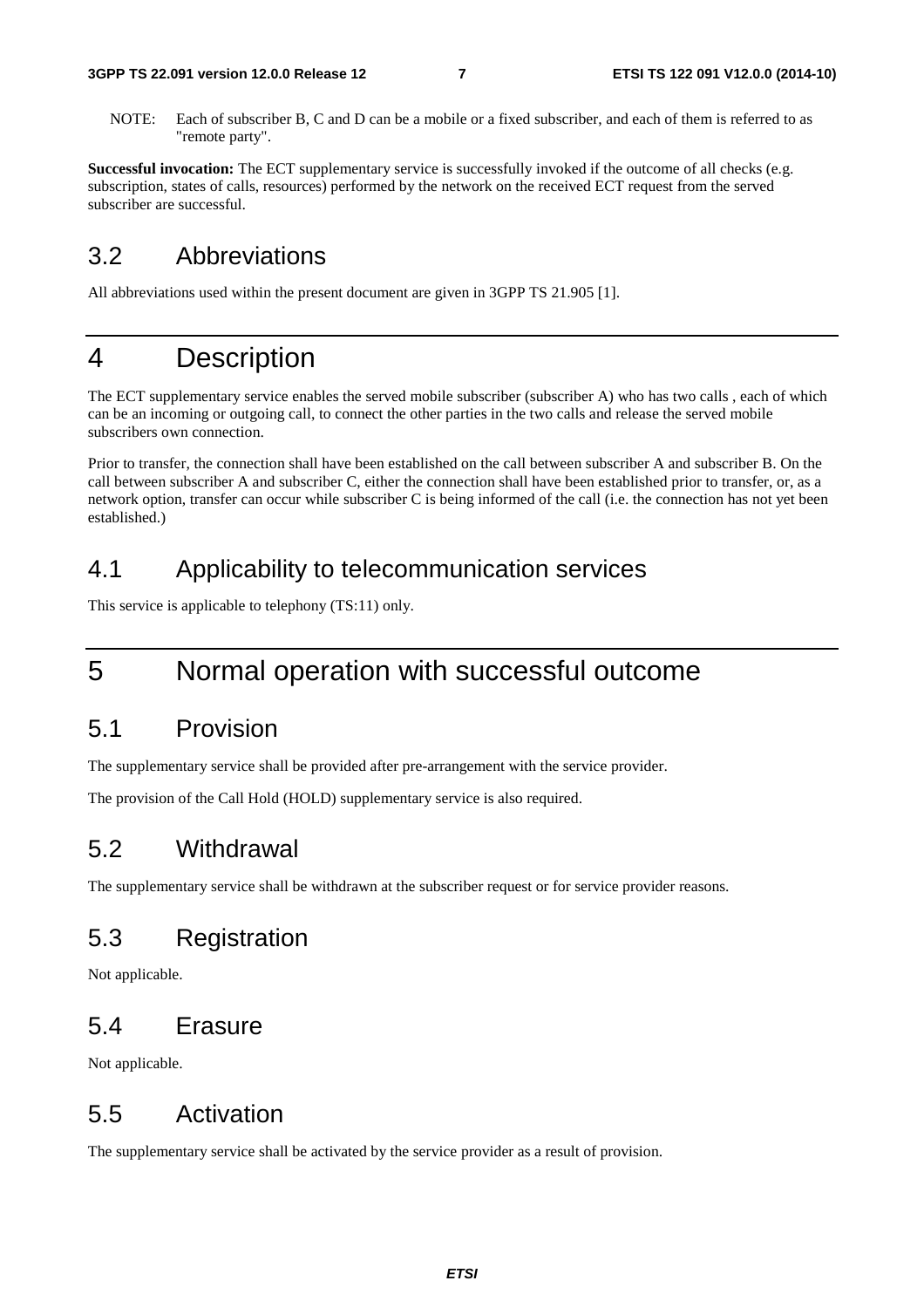#### 5.6 Deactivation

The supplementary service shall be deactivated by the service provider as a result of withdrawal.

#### 5.7 Invocation

ECT shall be invoked by the served mobile subscriber by use of a control procedure as described in TS 22.030 [2].

### 5.8 Normal operation

The served mobile subscriber (subscriber A) who has two calls (one with subscriber B and one with subscriber C), each of which can be an incoming call or an outgoing call, can request the invocation of the ECT supplementary service with respect to the two calls.

The connection shall have been established on one of the calls (referred to as the call between subscriber A and subscriber B).

The ECT supplementary service can be invoked after the connection has been established on the call between subscriber A and subscriber C, and in addition, as a network option, after subscriber C has been informed of the call (i.e. an outgoing call from subscriber A to subscriber C, where the connection has not yet been established).

On successful invocation of the ECT supplementary service, the two calls between subscriber A and subscriber B and between subscriber A and subscriber C respectively shall be removed from subscriber A's access (i.e. the traffic channel and the signalling channel towards subscriber A will be released) and shall be transformed into a normal call between subscriber B and subscriber C where the state of the previously held party is changed to active without a subscriber action.

The previously held party will be informed in the normal way of the retrieve procedure.

If the network option above is supported, then if subscriber C is being informed of the call from subscriber A at the time of transfer, the call shall remain in this state at subscriber C (as a network option the ringing tone will be given to subscriber B), and when the connection is established by subscriber C, subscriber C shall be connected to subscriber B.

Subscriber A will no longer have any control of the on-going call between B and C.

The network shall inform (if possible) subscriber B and subscriber C of the occasion that call transfer has happened including the state (connection established, or user being informed of the call) of the call to the other subscriber.

If the network option above is supported, then after connection is established on a call which was transferred whilst subscriber C was being informed of that call, subscriber B shall be informed that the connection has been established on the call to subscriber C.

The line identity of subscriber B shall be indicated to subscriber C as specified in subclauses 8.1 through 8.4.

The line identity of subscriber C shall be indicated to subscriber B as specified in subclauses 8.1 through 8.4, either:

- at the time of transfer, if the connection had been established between subscriber A and subscriber C; or
- when subscriber B is informed that the connection has been established to subscriber C, if this occurs after transfer.

#### 5.9 Interrogation

Not applicable.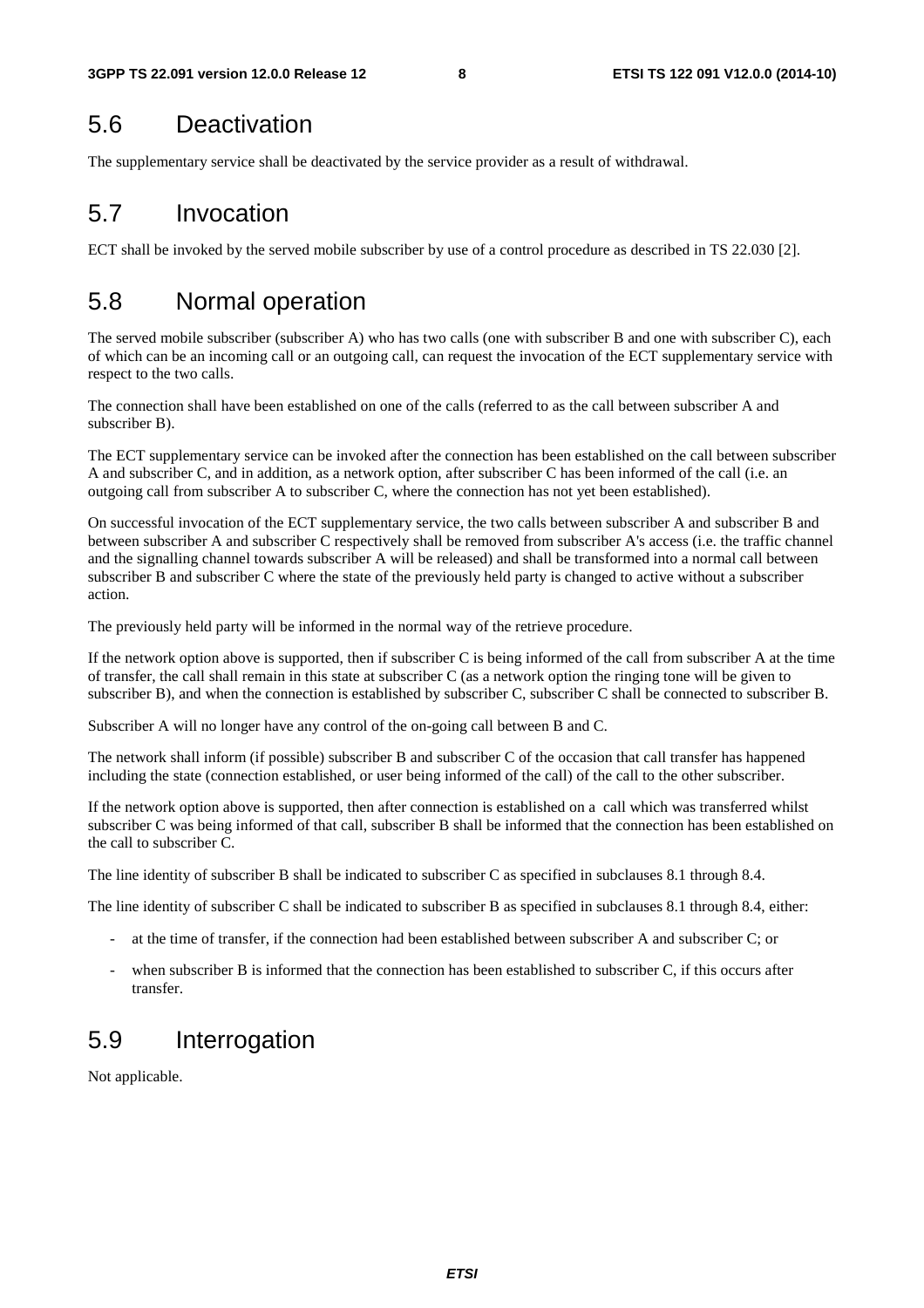#### 5.10 Charging requirements

The charging principles applicable prior to the served mobile subscribers invocation of ECT, shall also apply after the ECT supplementary service is successfully invoked, i.e. the same charging information will continue to be collected after invocation as before. The charging information for both calls shall contain an indication of successful invocation of ECT.

NOTE: There is no additional charging requirement on the interchange signalling capabilities.

#### 6 Exception procedures or unsuccessful outcome

If a mobile subscriber tries to invoke the call transfer service while not subscribed to or the network cannot provide ECT supplementary service for some other reason, an indication shall be provided to the mobile subscriber to notify the mobile subscriber with the reason of failure.

The call state is not affected and the established connection shall remain in the state prior to the request.

In the case where:

- the two calls are incompatible with the ECT request, i.e. either one of them or both are not belonging to the service TS:11 (telephony);
- if the network option is not supported and the call state is not compatible with the request, e.g. one call is not answered

the request shall be rejected by the network and the subscriber shall be notified with the reason.

The call state is not affected and the established connection shall remain in the state prior to the request.

The request for the ECT supplementary service shall be rejected if, as a network option, the network can determine that the resulting connection would contain no subscriber who is able to terminate the call.

NOTE: It may not be possible to decide if the resulting connection would have such a subscriber, e.g. when interworking between different versions of signalling systems occurs. In such cases, as a network option, the request for the ECT supplementary service may be accepted, or rejected. If the request for the ECT supplementary service is accepted in this case, the network may employ other means to control this situation (e.g. time supervision). The procedures for this are outside the scope of the present document.

# 7 Alternate procedures

For further study.

# 8 Interaction with other supplementary services

#### 8.1 Calling Line Identification Presentation (CLIP)

If subscriber A originated the call between subscribers A and B, and subscriber B subscribes to CLIP, subscriber C's identity shall be presented to subscriber B, subject to subscriber C's line identification restrictions (see subclauses 8.2 and 8.4). If the connection has been established on the call between subscribers A and C before ECT is invoked, subscriber C's identity shall be presented when ECT is invoked. If the connection is established on the call between subscribers A and C after ECT is invoked, subscriber C's identity shall be presented when the connection on that call is established.

If subscriber A originated the call between subscribers A and C, and subscriber C subscribes to CLIP, subscriber B's identity shall be presented to subscriber C, subject to subscriber B's line identification restrictions (see subclauses 8.2 and 8.4) when ECT is invoked.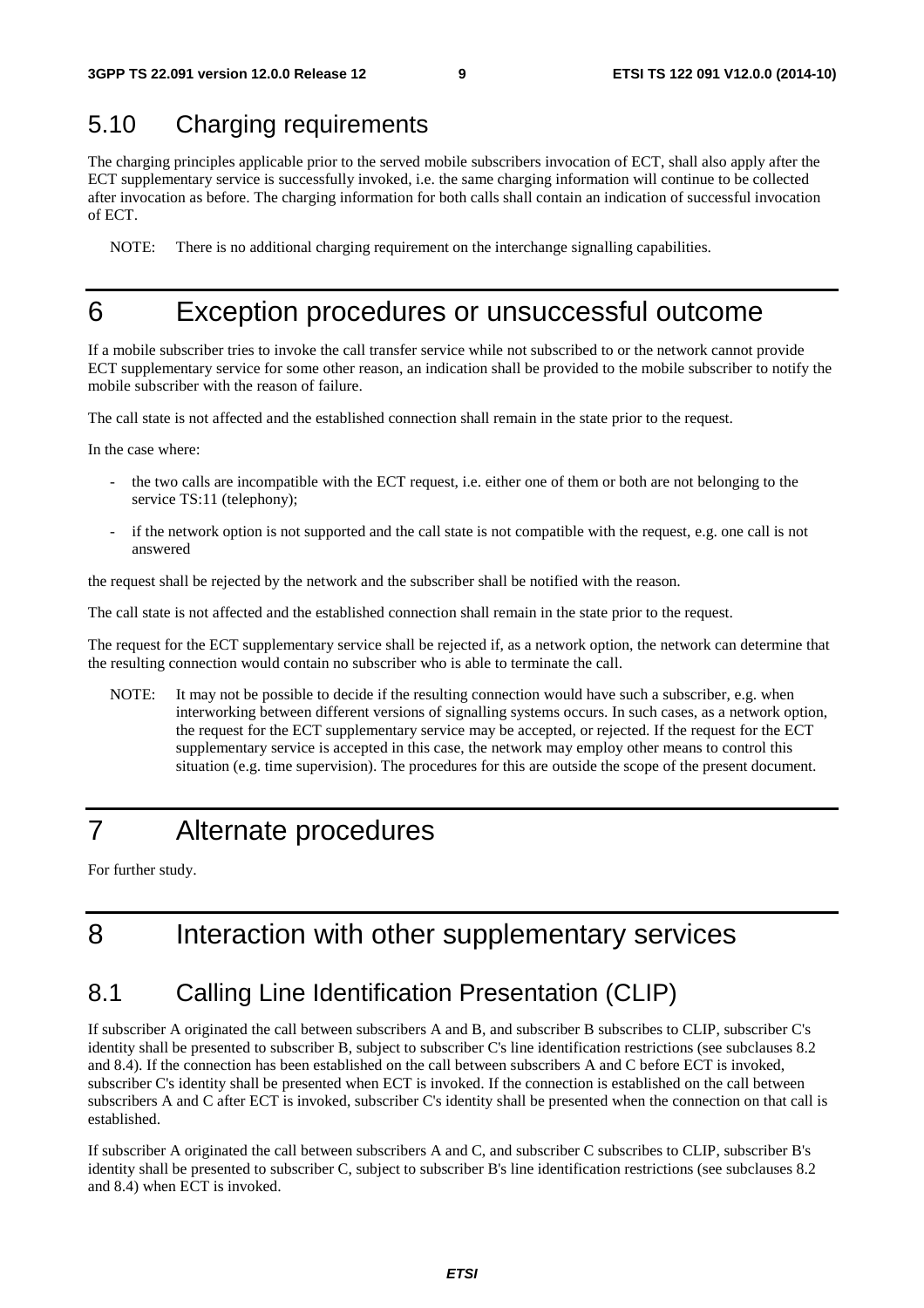#### 8.2 Calling Line Identification Restriction (CLIR)

If subscriber B originated the call between subscribers A and B, and subscriber B subscribes to CLIR, presentation of subscriber B's identity to subscriber C shall be controlled by that subscription. Subscriber B's serving network may also provide information on the cause of no CLI.

If subscriber C originated the call between subscribers A and C, and subscriber C subscribes to CLIR, presentation of subscriber C's identity to subscriber B shall be controlled by that subscription. Subscriber C's serving network may also provide information on the cause of no CLI.

#### 8.3 Connected Line Identification Presentation (COLP)

If subscriber B originated the call between subscribers A and B, and subscriber B subscribes to COLP, subscriber C's identity shall be presented to subscriber B, subject to subscriber C's line identification restrictions (see subclauses 8.2 and 8.4). If the connection has been established on the call between subscribers A and C before ECT is invoked, subscriber C's identity shall be presented when ECT is invoked. If the connection is established on the call between subscribers A and C after ECT is invoked, subscriber C's identity shall be presented when the connection on that call is established.

If subscriber C originated the call between subscribers A and C, and subscriber C subscribes to COLP, subscriber B's identity shall be presented to subscriber C, subject to subscriber B's line identification restrictions (see subclauses 8.2 and 8.4) when ECT is invoked.

### 8.4 Connected Line Identification Restriction (COLR)

If subscriber A originated the call between subscribers A and B, and subscriber B subscribes to COLR, presentation of subscriber B's identity to subscriber C shall be controlled by that subscription.

If subscriber A originated the call between subscribers A and C, and subscriber C subscribes to COLR, presentation of subscriber C's identity to subscriber B shall be controlled by that subscription.

# 8.5 Call Forwarding Unconditional (CFU)

No impact.

# 8.6 Call Forwarding on mobile subscriber Busy (CFB)

Where a network supports the option to transfer a call for which the connection has been established to a subscriber C to which the connection has not yet been established, the transferred call will be forwarded to a forwarded-to subscriber D if the CFB condition at subscriber C (i.e. UDUB) applies.

For a call that is forwarded due to CFB after ECT is invoked, the sending of line identities to subscriber B and forwarded-to subscriber D respectively shall correspond to what is specified for the B and C subscribers in subclauses 8.1 through 8.4, i.e. replacing 'subscriber C' with 'the forwarded-to subscriber D' in the text.

# 8.7 Call Forwarding on No Reply (CFNRy)

The CFNRy timer at C is not restarted after the transfer has taken place.

Where a network supports the option to transfer a call for which the connection has been established to a subscriber C to which the connection has not yet been established, the transferred call will be forwarded to a forwarded-to subscriber D if the call forwarding no reply timer expires.

For a call that is forwarded due to CFNRy after ECT is invoked, the sending of line identities to subscriber B and forwarded-to subscriber D respectively shall correspond to what is specified for the B and C subscribers in subclauses 8.1 through 8.4, i.e. replacing 'subscriber C' with 'the forwarded-to subscriber D' in the text.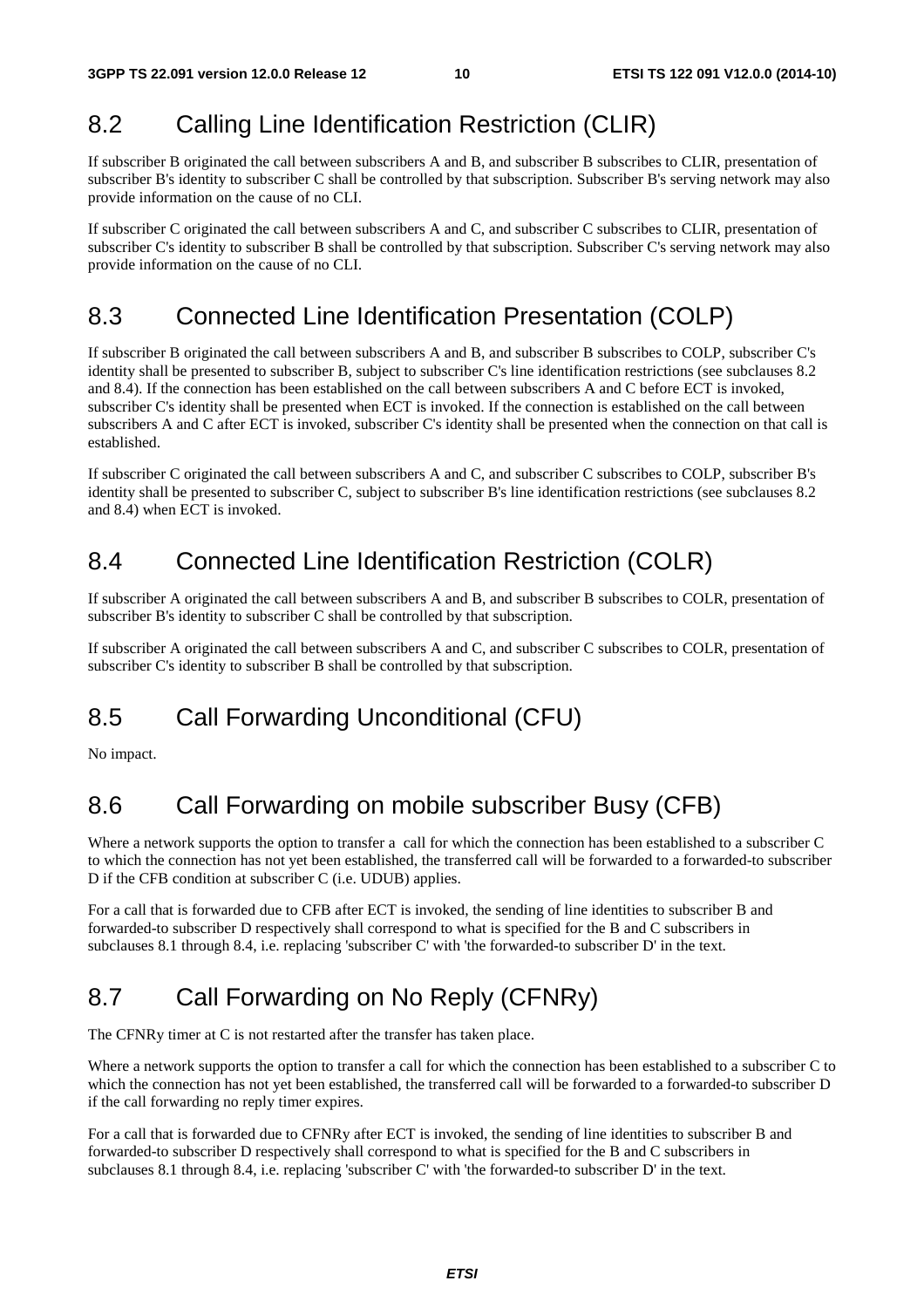#### 8.8 Call Forwarding on mobile subscriber Not Reachable (CFNRc)

No impact.

#### 8.9 Call Waiting (CW)

No impact, any party may receive a CW indication before, during or after the calls are transferred.

NOTE: After execution of ECT the served subscribers access is free for receiving calls without a CW indication.

If subscriber A has one active, one held and one waiting call, then once ECT of the held and active calls has been successfully completed, subscriber A shall be offered the normal notification that there is a new call, as for a normal terminating call.

If the call to subscriber C meets the waiting state at C, the subscriber B shall be informed after successful transfer about the waiting status at subscriber C.

#### 8.10 Call Hold (HOLD)

No impact, if either subscriber B or C have put their call to the served subscriber A on hold prior to the transfer, the resulting transferred call shall remain on hold by that subscriber. In this case the remote parties shall not be informed of the held state on the call.

#### 8.11 Multi-party (MPTY) service

A served mobile subscriber who has invoked MPTY supplementary service is not allowed to invoke the ECT supplementary service.

This is due to the fact that the MPTY functionality can not be subject to call transfer at all.

Any of the remote parties is allowed to invoke ECT.

#### 8.12 Closed User Group (CUG)

The two calls shall use the same closed user group for the transfer to be successful.

NOTE: Closed user group restrictions between subscribers will have been checked when the first call is established. Similarly, closed user group restrictions between subscribers will have been checked when established the second call.

# 8.13 Advice of Charge (AoC)

Served mobile subscriber:

- if call transfer is successfully accepted by the network, subscriber A will be disconnected, and therefore AoC processing at subscribers A Mobile Station will be stopped;
- for the combination AoC charging level and ECT, it is strongly recommended not to subscribe to both supplementary services at the same time.

Remote mobile subscriber:

any AoC service at the remote sides will continue to calculate the charging information according to the original call.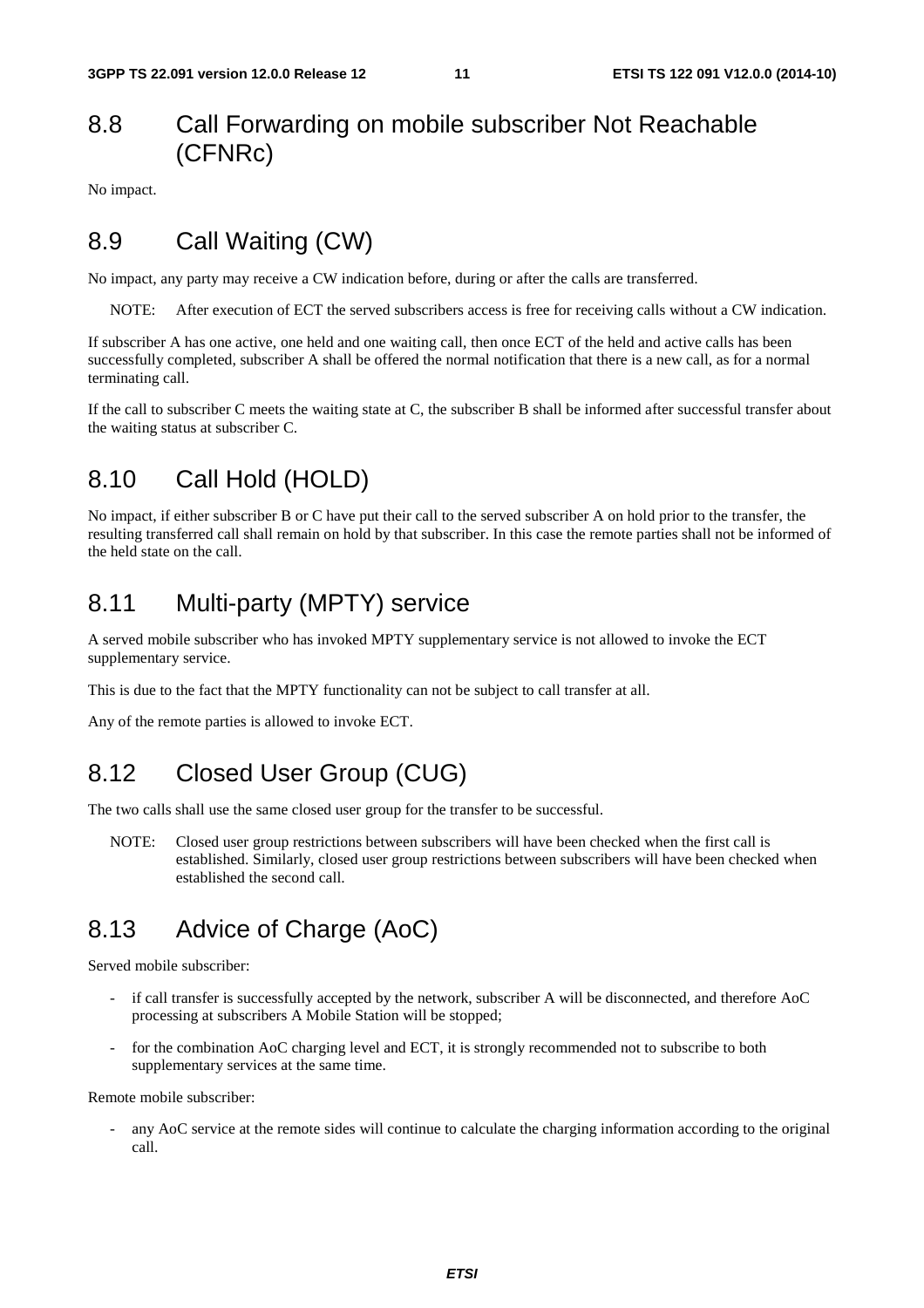# 8.14 Barring of All Outgoing Calls (BAOC)

No impact.

# 8.15 Barring of all Outgoing International Calls (BOIC)

No impact.

NOTE: If transfer occurs successfully at subscriber A, the barring programs at the remote subscribers cannot be checked again.

#### 8.16 Barring of all Outgoing International Calls except those direct to the Home PLMN Country (BOIC-exHC)

No impact.

#### 8.17 Barring of All Incoming Calls (BAIC)

No impact.

#### 8.18 Barring of Incoming Calls when roaming outside the home PLMN country (BIC-Roam)

No impact.

# 8.19 Call Transfer (CT)

No impact.

The ECT supplementary service can be invoked simultaneously by the users on a call for which the connection has been established, but this is not regarded as a normal situation. The network will not be required to prevent this occurring, but likewise cannot guarantee that the indications supplied to the users involved will be sensible to those users. There can be more than one indication generated due to multiple invocations of the ECT supplementary service and the arrival of such indications is dependent on the timing of their invocation by the users involved in the call. The network shall transfer these indications when they are generated.

Therefore, both mobile subscribers (subscriber A and subscriber B) in a normal call, who have each subscribed to the ECT supplementary service, can simultaneous transfer the call. That is, if subscriber A and subscriber B are involved in a call on which the connection has been established, subscriber A can transfer the call to user C and subscriber B can transfer the call to user D.

NOTE: Mechanisms which prevent the ECT supplementary service from resulting in a connection which contains no subscriber able to terminate the call may result in rejection of simultaneous requests to invoke the ECT supplementary service by the subscribers involved in the call.

# 9 Interworking considerations

The operation of this supplementary service is not affected by the nature of the far end of the connections.

NOTE: In some networks the indication to the remote parties about the invocation of ECT may not be supported.

NOTE: If transfer occurs successfully at subscriber A, the barring programs at the remote subscribers cannot be checked again.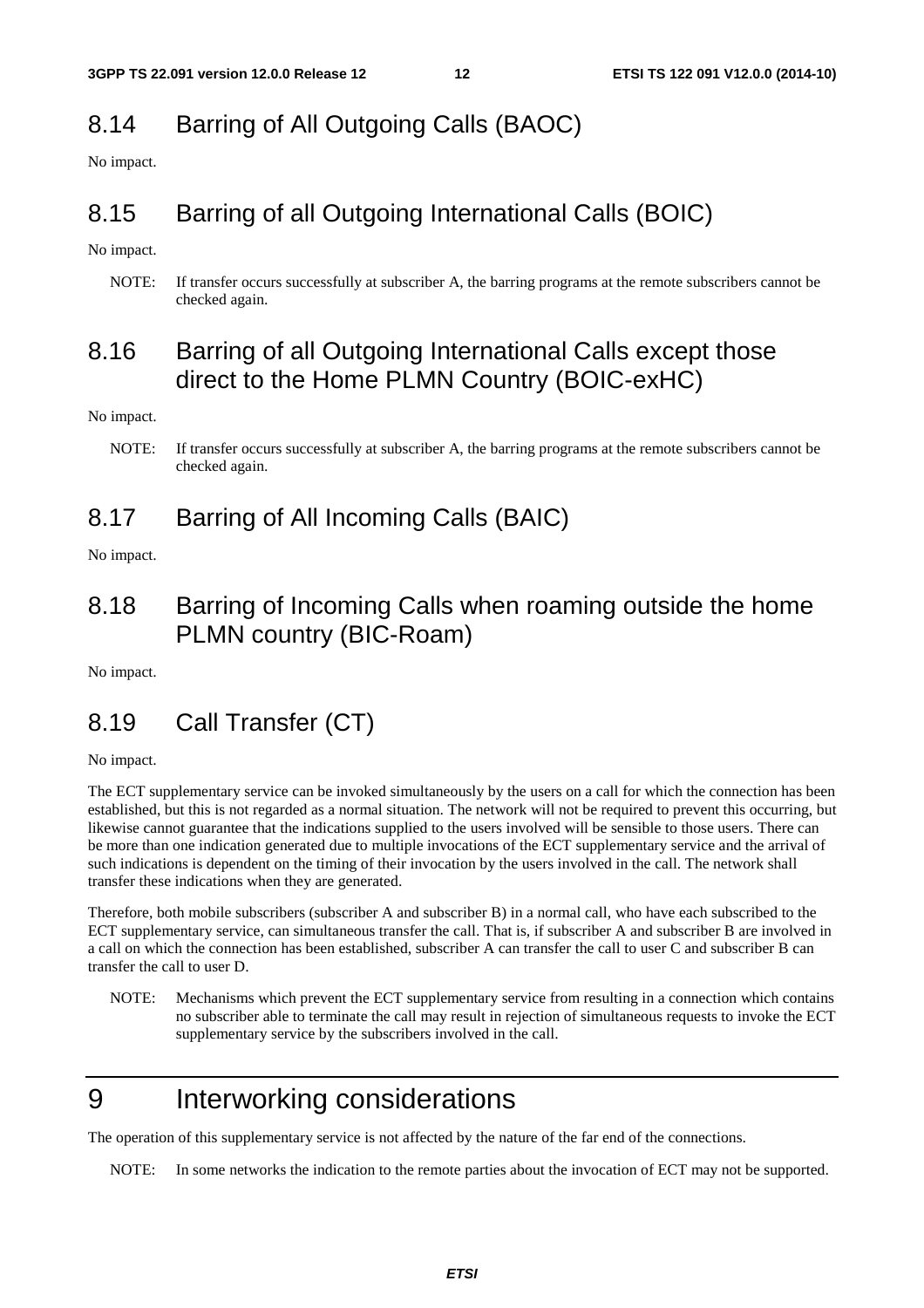# Annex A (informative): Deviations of PLMN ECT to the ISDN specifications of ECT

# A.1 Subclause 4.1 Applicability to telecommunication services

This service is applicable to Telephony (TS:11) only.

**NA1 states**: applicable to all circuit switched basic telecommunication services.

# A.2 Subclause 5.8 Normal operation

The NOTE describing the Call Hold scenario is not included in the 3GPP stage 1 specifications.

In 3GPP specifications there a explicit explanation that the previously held party shall be informed of the retrieve procedure.

**NA1:** there is no explicit description of this procedure.

In 3GPP specifications there is no explicit exchange of the subaddress of the remote parties after the successful transfer defined.

**NA1 states:** After the successful transfer of the call, the subscriber B and subscriber C can deliver if supplied their subaddress to the other subscriber.

# A.3 Subclause 6 Exception procedures or unsuccessful outcome

In the case where:

- the two calls are incompatible with ECT (either one of them or both are not Telephony service);
- the call state is not compatible with the request, e.g. one call is not answered;
- etc. (for further study).

the request will be rejected by the network and the subscriber will be notified of the cause.

**NA1 states**: It is the responsibility of the served user to ensure that the two calls are compatible.

# A.4 Subclause 8.6 and 8.7

**NA1**: There is no special definition of the impact of the interaction between CFB and CFNRy and ECT on the line identification supplementary services.

### A.5 Annexes

Annex A is missing in the ISDN specification.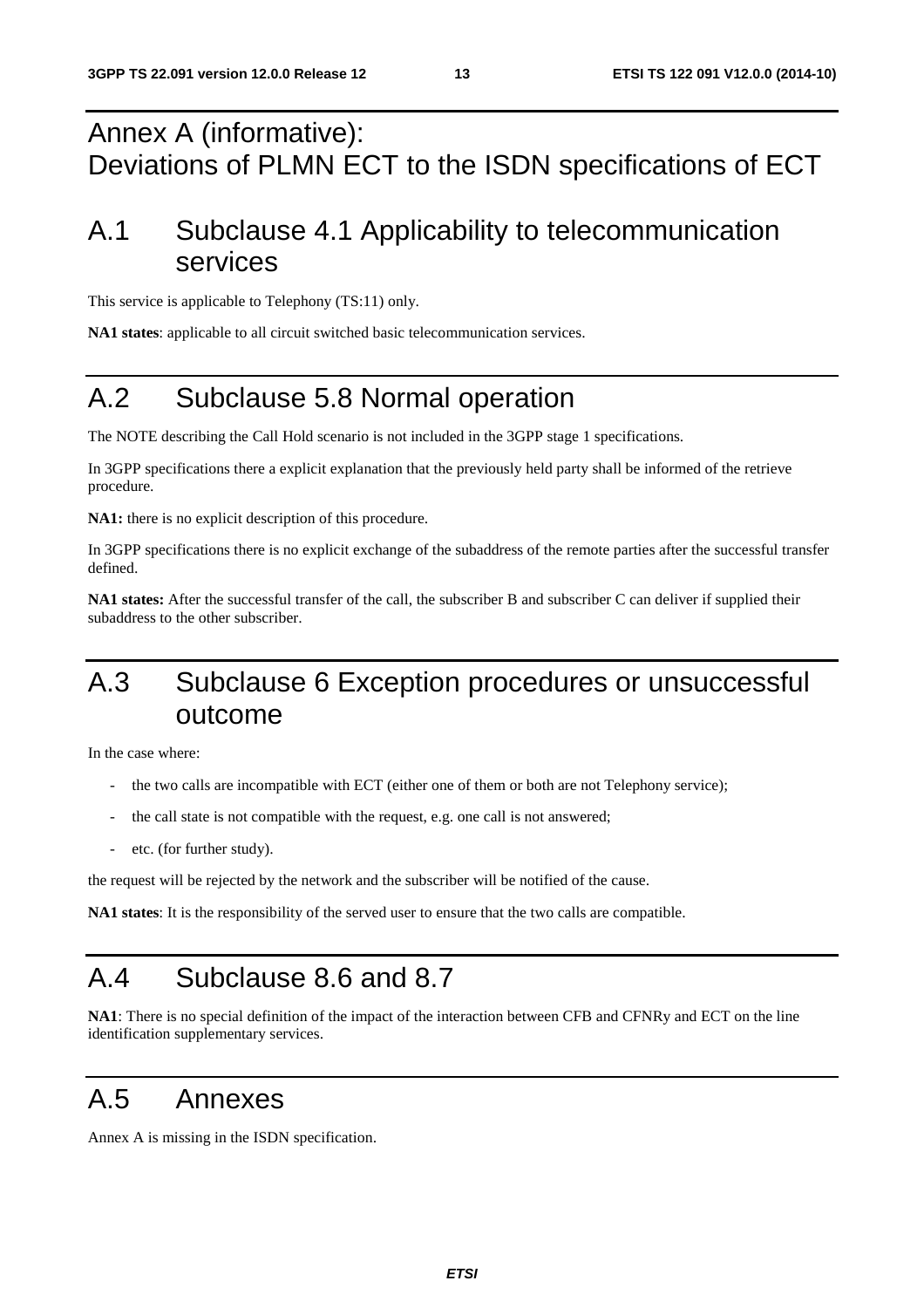# Annex B (normative): Cross Phase compatibility

As a operator option it is possible to support also the invocation of ECT by using Unstructured Supplementary Service Data (USSD).

The USSD string used should be the same as the standardised MMI code (4 SEND) for ECT.

The network shall send an indication towards the user if ECT was invoked successfully or unsuccessfully, though the mechanism for this indication is not specified.

If a remote party uses a non-ECT mobile station they may not receive the ECT notification.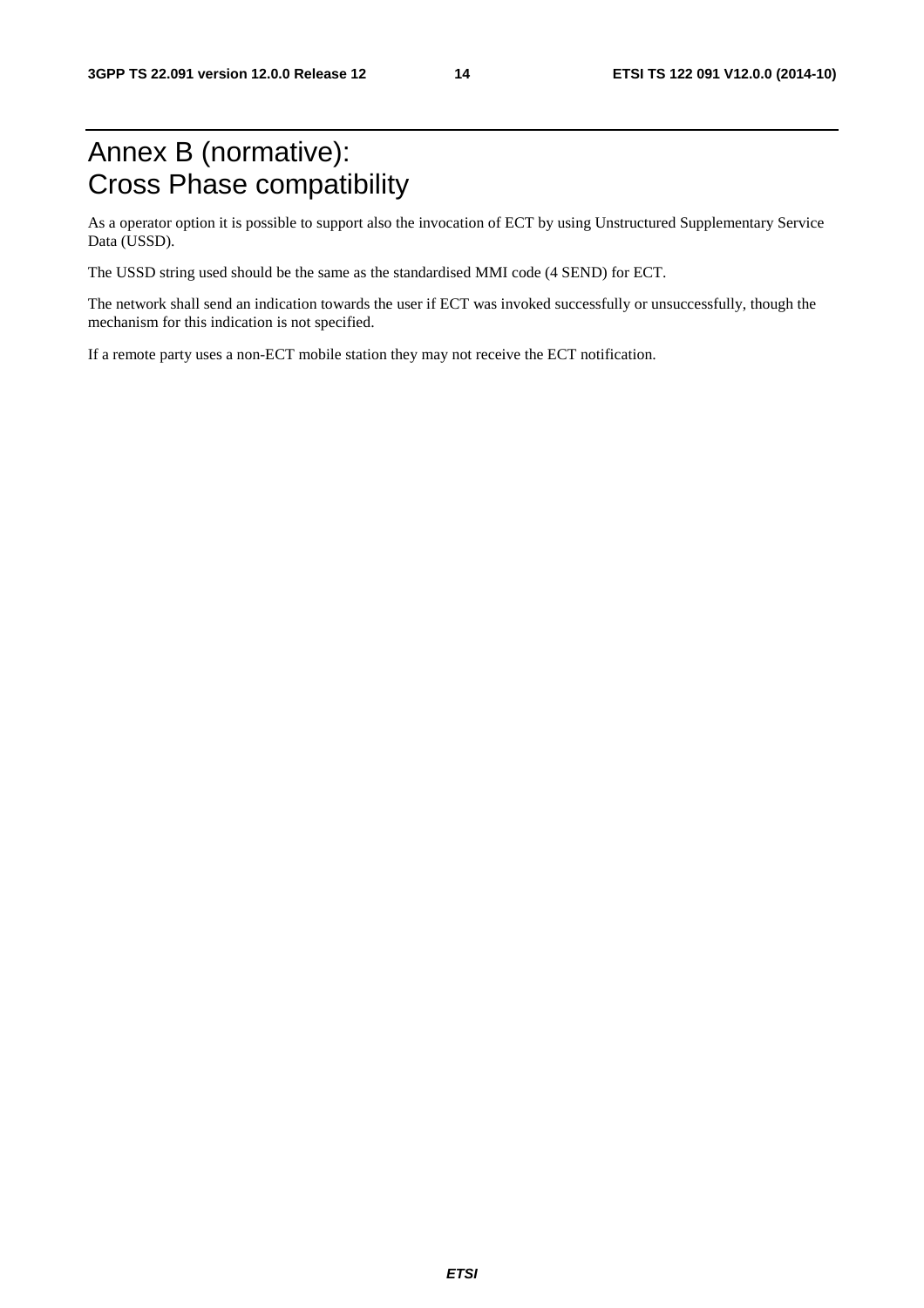# Annex C (informative): Change history

| <b>Change history</b> |                     |                     |                     |           |     |       |   |                                         |        |            |                            |
|-----------------------|---------------------|---------------------|---------------------|-----------|-----|-------|---|-----------------------------------------|--------|------------|----------------------------|
| TSG SA# SA Doc.       |                     | <b>SA1 Doc</b>      | <b>Spec</b>         | <b>CR</b> | Rev | Rel   |   | <b>Cat Subject/Comment</b>              | Old    | <b>New</b> | <b>Work</b><br><b>Item</b> |
| Jun 1999              |                     |                     | <b>GSM</b><br>02.91 |           |     |       |   | Transferred to 3GPP SA1                 | 7.0.0  |            |                            |
| SA#04                 |                     |                     | 22.091              |           |     | R99   |   |                                         |        | 3.0.0      |                            |
| SP-05                 | SP-99479            | S1-99637            | 22.091              | 001       |     | R99   | D | Editorial changes for alignment         | 3.0.0  | 3.0.1      |                            |
| SP-09                 | SP-000377 S1-000587 |                     | 22.091              | 002       |     | R99   | F | CR on CLI presentation<br>modifications | 3.0.1  | 3.1.0      |                            |
| SP-11                 |                     | SP-010065 S1-010258 | 22.091              |           |     | Rel-4 |   | Transferred to 3GPP Release 4           | 3.1.0  | 4.0.0      |                            |
| SP-16                 | SP-020267           | S1-021043           | 22.091              |           |     | Rel-5 |   | Updated from Rel-4 to Rel5              | 4.0.0  | 5.0.0      |                            |
| SP-26                 | SP-040744 S1-040997 |                     | 22.091              |           |     | Rel-6 |   | Updated from Rel-5 to Rel-6             | 5.0.0  | 6.0.0      |                            |
| SP-36                 |                     |                     | 22.091              |           |     | Rel-7 |   | Updated from Rel-6 to Rel-7             | 6.0.0  | 7.0.0      |                            |
| SP-42                 |                     |                     |                     |           |     | Rel-8 |   | Updated from Rel-7 to Rel-8             | 7.0.0  | 8.0.0      |                            |
| SP-46                 |                     |                     |                     |           |     |       |   | Updated to Rel-9 by MCC                 | 8.0.0  | 9.0.0      |                            |
| 2011-03               |                     |                     |                     |           |     |       |   | Update to Rel-10 version (MCC)          | 9.0.0  | 10.0.0     |                            |
| 2012-09               |                     |                     |                     |           |     |       |   | Updated to Rel-11 by MCC                | 10.0.0 | 11.0.0     |                            |
| 2014-10               |                     |                     |                     |           | ۰   |       | - | Update to Rel-12 version (MCC)          | 11.0.0 | 12.0.0     |                            |